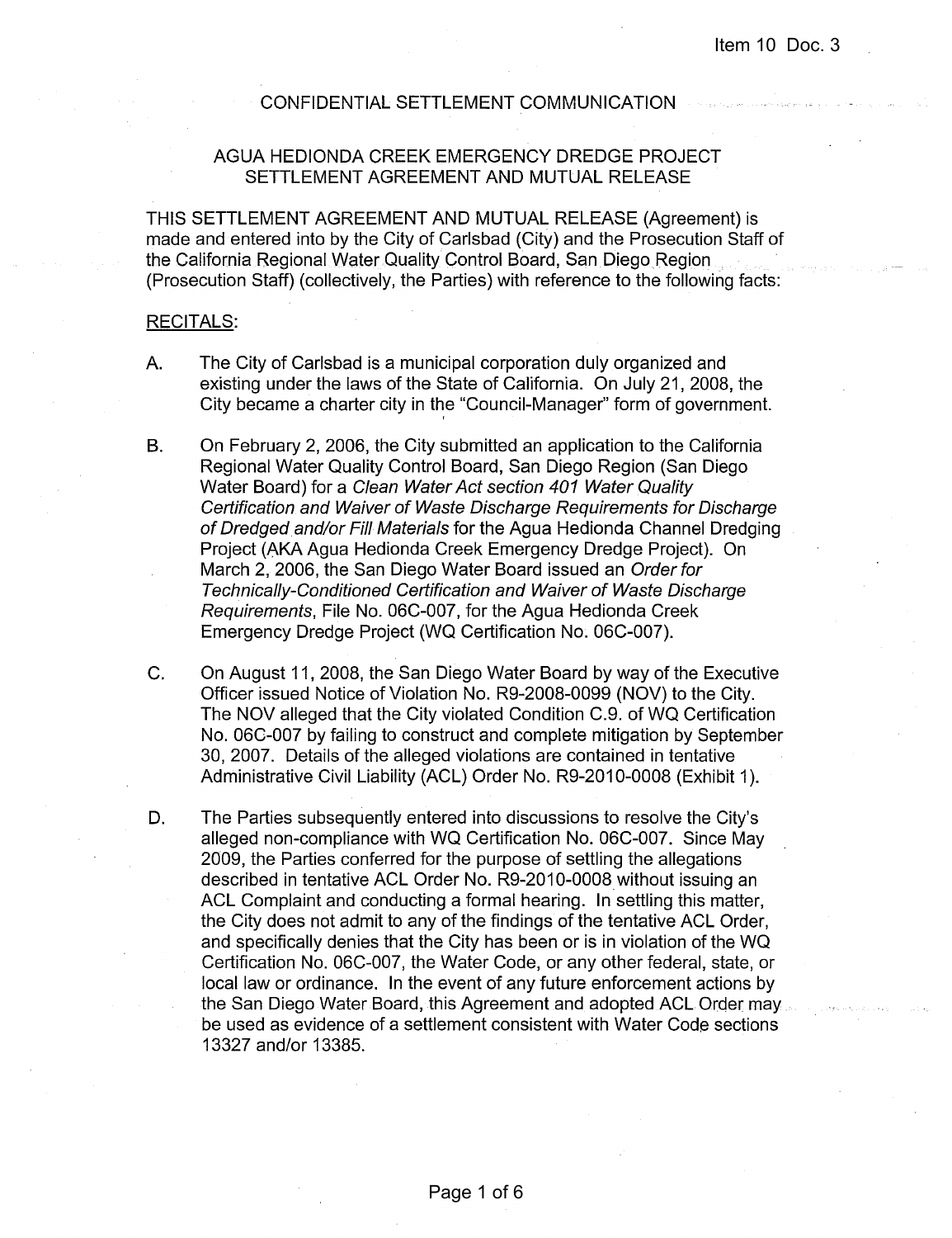# **Settlement Agreement Page 2 of 6 Mutual Release Agua Hedionda Creek Emergency Dredge Project**

- E. The City, therefore, enters into this Agreement without the admission of any fact including any alleged fact contained in the tentative ACL Order. The City also enters into this Agreement without the adjudication of any issue in this matter including any issue raised in the tentative ACL Order.
- F. After due consideration, the Parties, through their respective representatives, have reached a settlement agreement for the alleged violations contained in the tentative ACL Order. The alleged violations and proposed penalties for those violations are provided and detailed in the tentative ACL Order. The Prosecution Staff has agreed to propose the tentative ACL Order for adoption at the San Diego Water Board's April 14, 2010, meeting, or the next available regular or special meeting. This Agreement and attached tentative ACL Order are subject to approval by the San Diego Water Board after the public is provided with notice and an opportunity to comment on the proposed settlement as provided below.
- G. In reaching this Agreement the Prosecution Staff considered the statutory factors for determining the appropriate amount of civil liability for the alleged violations. As detailed in the tentative ACL Order, such consideration recognized that the City purchased and directed previously purchased mitigation credit from the North County Habitat Bank (NCHB) to fulfill the mitigation requirements for WQ Certification No. 06C-007. In addition, the proposed penalties in this Agreement would cover San Diego Water Board staff costs as well as the estimated economic benefit calculated by the Prosecution Staff.
- H. Accordingly, the general ferms of the settlement are that the City will, in exchange for a full and final release of all claims arising out of the specified violations do the following:
	- 1. Pay an administrative civil liability of \$47,647 for alleged violations of WQ Certification No. 06C-007 as detailed in the tentative ACL Order; and
	- 2. Complete the purchase and/or dedication of the appropriate mitigation credits to offset the Project impacts as detailed below.
- I. In order to facilitate the approval of the proposed settlement, and to carry out its terms, the Parties desire to enter into the following agreement.

NOW, THEREFORE, in exchange for their mutual promises and for other good and valuable consideration specified herein, the receipt and sufficiency of which are hereby acknowledged, the Parties agree as follows: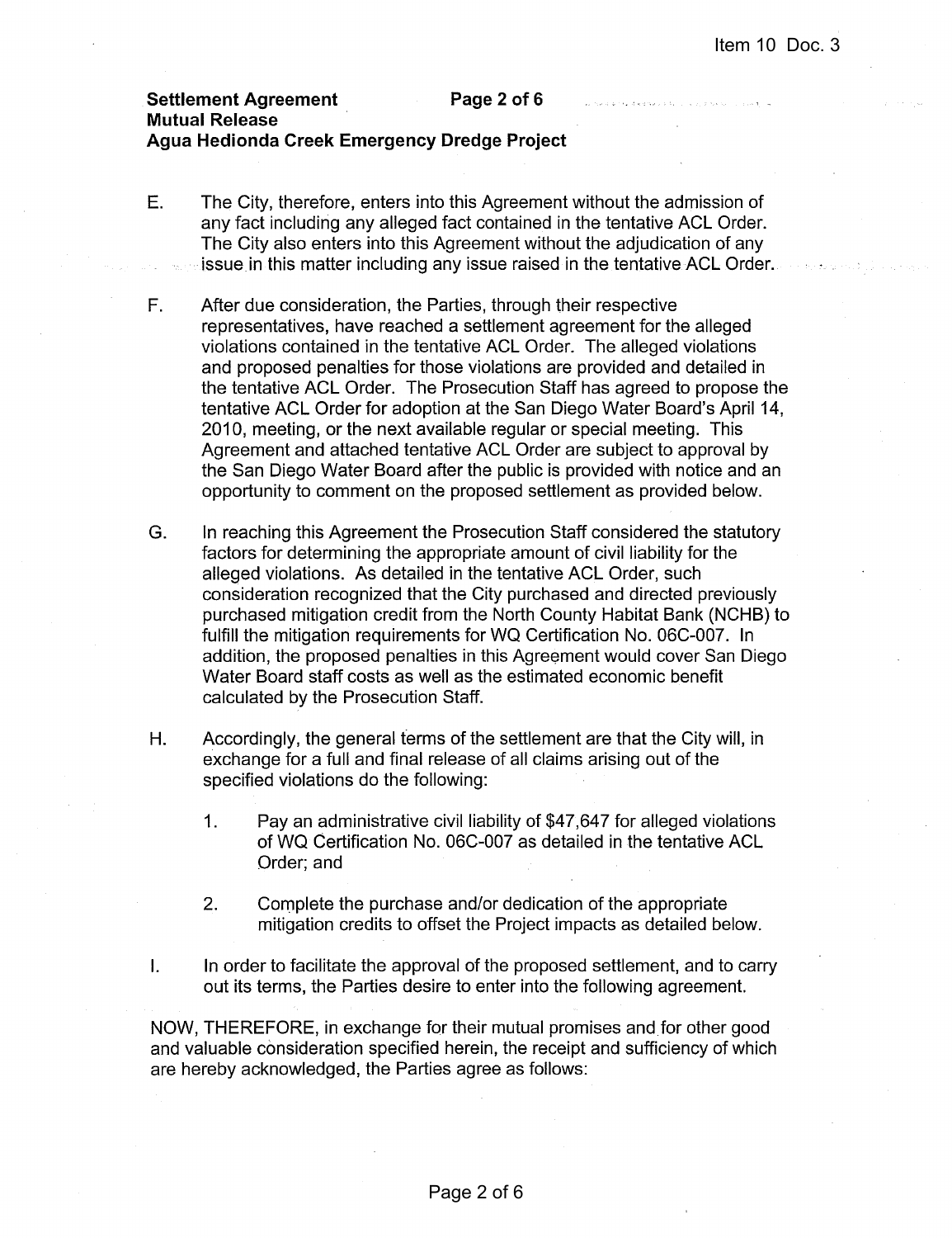### **Settlement Agreement Communication Page 3 of 6 Mutual Release Agua Hedionda Creek Emergency Dredge Project**

- 1. The Parties agree to support, advocate for, and promote the adoption of the tentative ACL Order, attached hereto as Exhibit 1, at the San Diego Water Board's April 14, 2010, meeting, or the next available regular or special meeting, following public notice and comment. The tentative ACL Order is an indivisible component of this Agreement and the Parties' settlement. For this reason, if the San Diego Water Board fails to adopt the tentative ACL Order without modification (unless the modifications are for immaterial changes to eliminate typographical errors or are specifically agreed upon by the Parties), this Agreement is void.
- 2. Dischargers covenant and agree that they will not contest or otherwise challenge this Agreement, which incorporates the tentative ACL Order, before the San Diego Water Board, the State Water Resources Control Board (State Board), or any court. The Assistant Executive Officer likewise covenants and agrees that the Prosecution Staff will not contest or otherwise challenge this Agreement before the San Diego Water Board, the State Board, or any court.
- 3. The City agrees to provide payment in the amount of \$47,647 to be deposited into the State Water Pollution Cleanup and Abatement Account within 30 days of adoption of the tentative ACL Order.
- 4. The City agrees to comply fully and complete the following mitigation requirements:
	- a. Direct 0.02 acres of previously purchased NCHB U.S. Army Corps of Engineers (ACOE) Wetland Creation/Restoration credit in compliance with WQ Certification No. 06C-007 to mitigate permanent project impacts;
	- b. Purchase 0.5 acres of NCHB ACOE Riparian Enhancement credit in compliance with WQ Certification No. 06C-007 to mitigate permanent project impacts; and
	- c. Purchase 0.638 acres of NCHB ACOE Riparian Enhancement credit and 2.422 acres of NCHB California Department of Fish and Game Riparian Enhancement credit for WQ Certification No. 06C-007 to mitigate temporary project impacts.
- 5. The City and its respective successors and assigns, agents, attorneys, employees, officers, shareholders, and representatives hereby release and discharge the San Diego Water Board and the State Board, including each and every constituent agency, board, department, office, commission; fund or entity thereof, and successors and assigns, agents,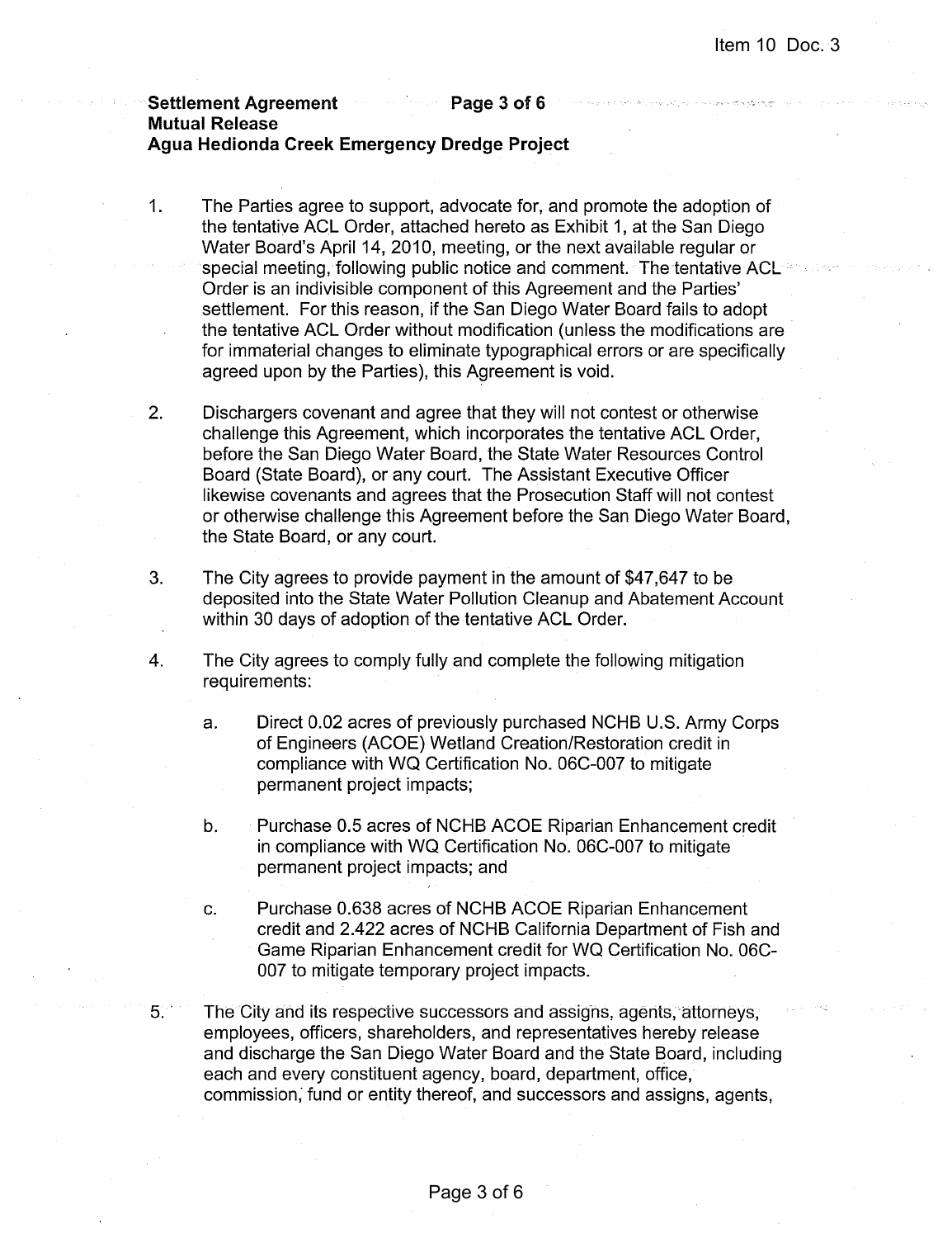#### **Settlement Agreement Page 4 of 6**

**Mutual Release** 

# **Agua Hedionda Creek Emergency Dredge Project**

attorneys, employees, officers, shareholders and representatives of the San Diego Water Board, the State Board, and each and every constituent of the State Board from any and all claims, demands, actions, causes of action, obligations, damages, penalties, liabilities, debts, losses, interest, costs, or expenses of whatever nature, character, or description, that they may have or claim to have against one another by reason of any matter or omission arising from any cause whatsoever relating to the ACL·Order and this Agreement.

6. The City's complete performance of its obligations under this Agreement shall effect a release and discharge of the City and its respective successors and assigns, agents, attorneys, employees, officers, shareholders, and representatives by the San Diego Water Board from any and all claims, demands, actions, causes of action, obligations, damages, penalties, liabilities, debts, losses, interest, costs, or expenses of whatever nature, character, or description, that it may have or claim to have against Dischargers by reason of any matter or omission arising from any cause whatsoever relating to the violations specified in the tentative ACL Order (Exhibit 1). Notwithstanding this section, however, the San Diego Water Board expressly retains authority to take enforcement action in the event of any failure by the City to perform their obligations under this Agreement. In addition, the San Diego Water Board reserves its rights under Civil Code section 1542.

7. Upon execution of this Agreement by the City and the Prosecution Staff, the Prosecution Staff shall promptly publish the availability of the Agreement for the purpose of accepting public comments on the Agreement for a period of 30 days. The San Diego Water Board will consider public comments received prior to adopting the ACL Order and retains discretion to approve or reject the settlement.

8. In the event that this Agreement is rejected in whole or in part by the San Diego Water Board, or is vacated in whole or in part by the State Board or a court, the Parties acknowledge that they expect to proceed to a contested evidentiary hearing, on a future date after reasonable notice and opportunity for preparation after such rejection or vacation, for the San Diego Water Board to determine whether to assess administrative civil liabilities for the underlying violations, unless the Parties agree otherwise. The Parties agree that all oral and written statements and agreements made during the course of settlement discussions, except this Agreement, will not be admissible as evidence in the hearing. The Parties also agree to waive any and all objections related to their efforts to settle this matter, including, but not limited to, objections related to prejudice or bias of any of the San Diego Water Board members or their advisors and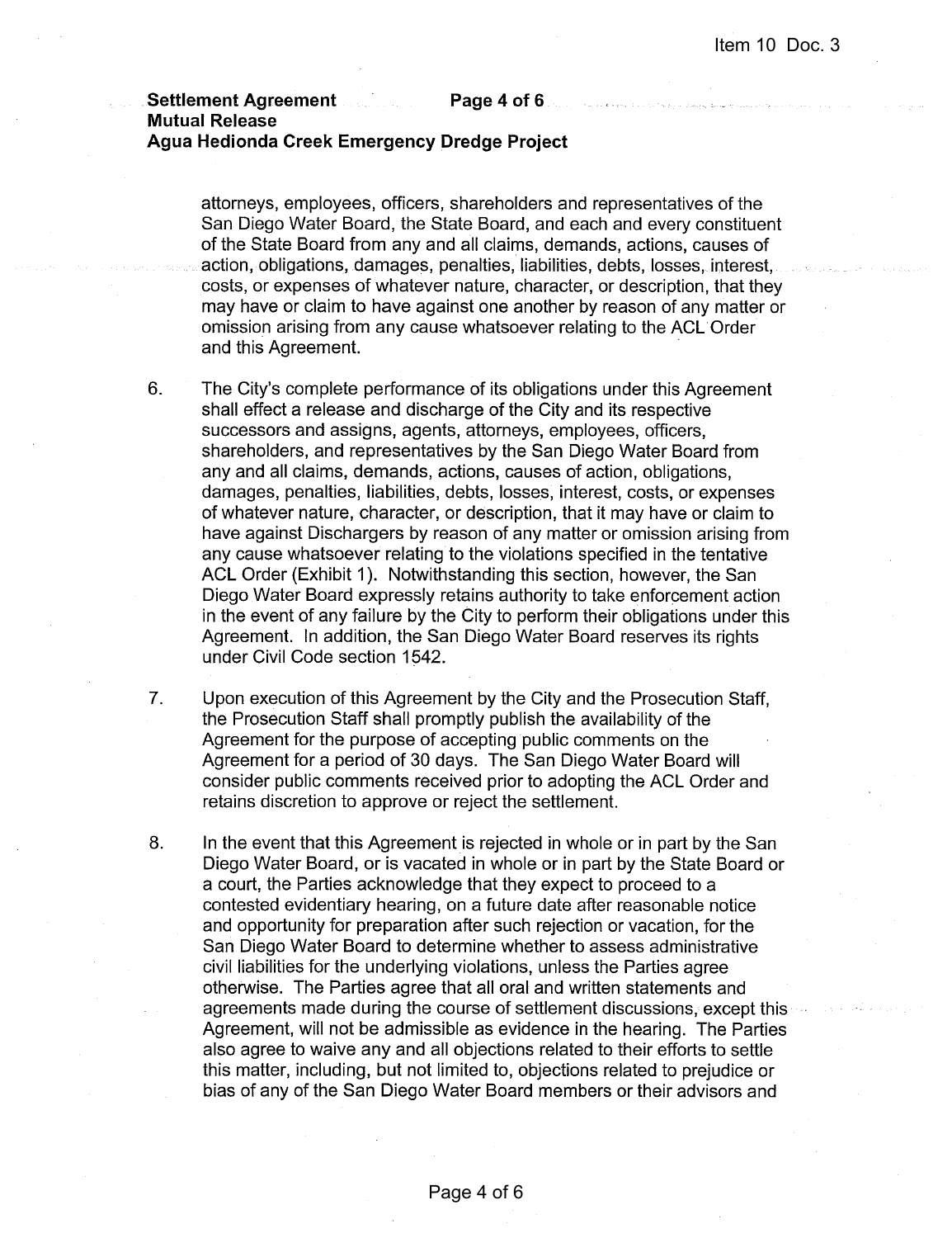## Settlement Agreement **Page 5 of 6 and 1999** Mutual Release Agua Hedionda Creek Emergency Dredge Project

any other objections that are premised in whole or in part on the fact that the San Diego Water Board members or their advisors were exposed to some of the material facts and the Parties' settlement positions, and therefore may have formed impressions or conclusions, prior to conducting the contested evidentiary hearing.

- 9. This is an integrated Agreement. This Agreement is intended to be a full and complete statement of the terms of this Agreement between the Parties, and expressly supersedes any and all prior oral or written agreements, covenants, representations, and warranties (express or implied) concerning the subject matter of this Agreement.
- 10. Each person executing this Agreement in a representative capacity represents and warrants that he or she is authorized to execute this agreement on behalf of and to bind the entity on whose behalf he or she executes the agreement.
- 11. This Agreement shall not be construed against the party preparing it, but shall be construed as if the Parties jointly prepared this Agreement and any uncertainty and ambiguity shall not be interpreted against anyone party.
- 12. If any portion of this Agreement is ultimately determined not to be enforceable, the validity of the remaining enforceable provisions shall not be adversely affected.
- 13. This Agreement shall not be modified by any of the Parties by oral representation made before or after the execution of this Agreement. All modifications must be in writing and signed by the Parties.
- 14. The Parties intend that the procedure that has been adopted for the approval of the settlement by the Parties and review by the public, as reflected by the tentative ACL Order and this Agreement will be legally sufficient. In the event that objections are raised during the public comment period for the tentative ACL Order, the Parties agree to meet and confer concerning any such objections, and may agree to revise or adjust the procedure as necessary or advisable under the circumstances.
- 15. Each party to this Agreement shall bear all attorneys' fees and costs arising from that party's own counsel in connection with the matters referred to herein.